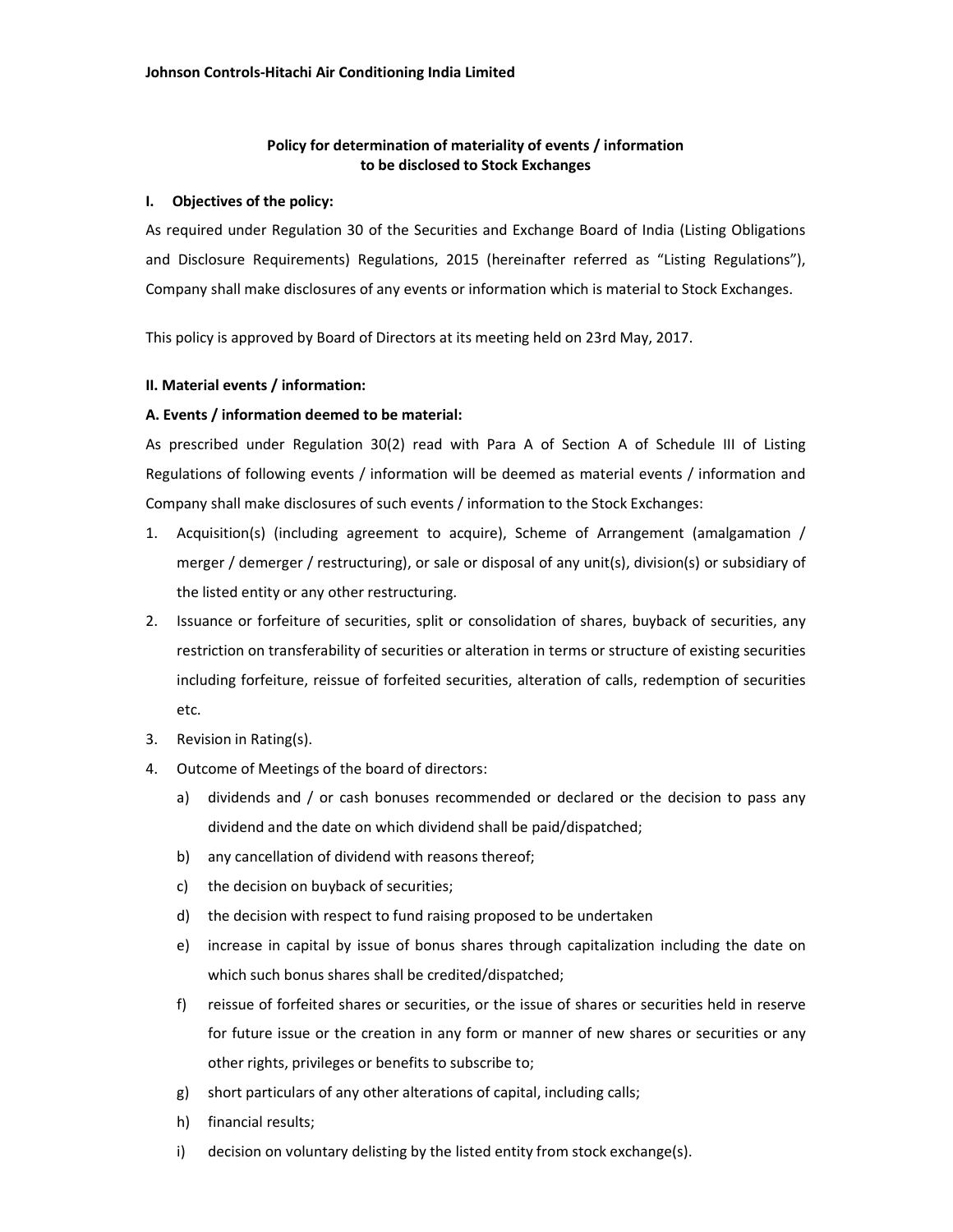- 5. Agreements (viz. shareholder agreement(s), joint venture agreement(s), family settlement agreement(s) (to the extent that it impacts management and control of the listed entity), agreement(s) /treaty(ies) /contract(s) with media companies) which are binding and not in normal course of business, revision(s) or amendment(s) and termination(s) thereof.
- 6. Fraud/defaults by promoter or key managerial personnel or by listed entity or arrest of key managerial personnel or promoter.
- 7. Change in directors, key managerial personnel (Managing Director, Chief Executive Officer, Chief Financial Officer , Company Secretary etc.), Auditor and Compliance Officer.
- 8. Appointment or discontinuation of share transfer agent.
- 9. Corporate debt restructuring.
- 10. One time settlement with a bank.
- 11. Reference to Board for Industrial and Financial Reconstruction (BIFR) and winding-up petition filed by any party / creditors.
- 12. Issuance of Notices, call letters, resolutions and circulars sent to shareholders, debenture holders or creditors or any class of them or advertised in the media by the listed entity.
- 13. Proceedings of Annual and extraordinary general meetings of the listed entity.
- 14. Amendments to memorandum and articles of association of listed entity, in brief.
- 15. Schedule of Analyst or institutional investor meet and presentations on financial results made by the listed entity to analysts or institutional investors.

In case of any amendment in Regulation 30(2) read with Para A of Section A of Schedule III of Listing Regulations, the list of above events / information will change according to such amendment.

**Disclosure:** Events or information as mentioned in point no. 4 above are to be disclosed within thirty minutes of the closure of the Board Meeting. Other events / information are to be disclosed within 24 hours of occurrence of such event or information.

# **B. Events / information to be determined as material**

(a) Following criteria are to be applied while determining materiality of event or information:

- i. The omission of an event or information, which is likely to result in discontinuity or alteration of event or information already available publicly; or
- ii. The omission of an event or information is likely to result in significant market reaction if the said omission came to light at a later date;
- iii. In case where the criteria specified in sub-clauses (ii) and (iii) are not applicable, an event/information may be treated as being material if in the opinion of the board of directors of listed entity, the event / information is considered material.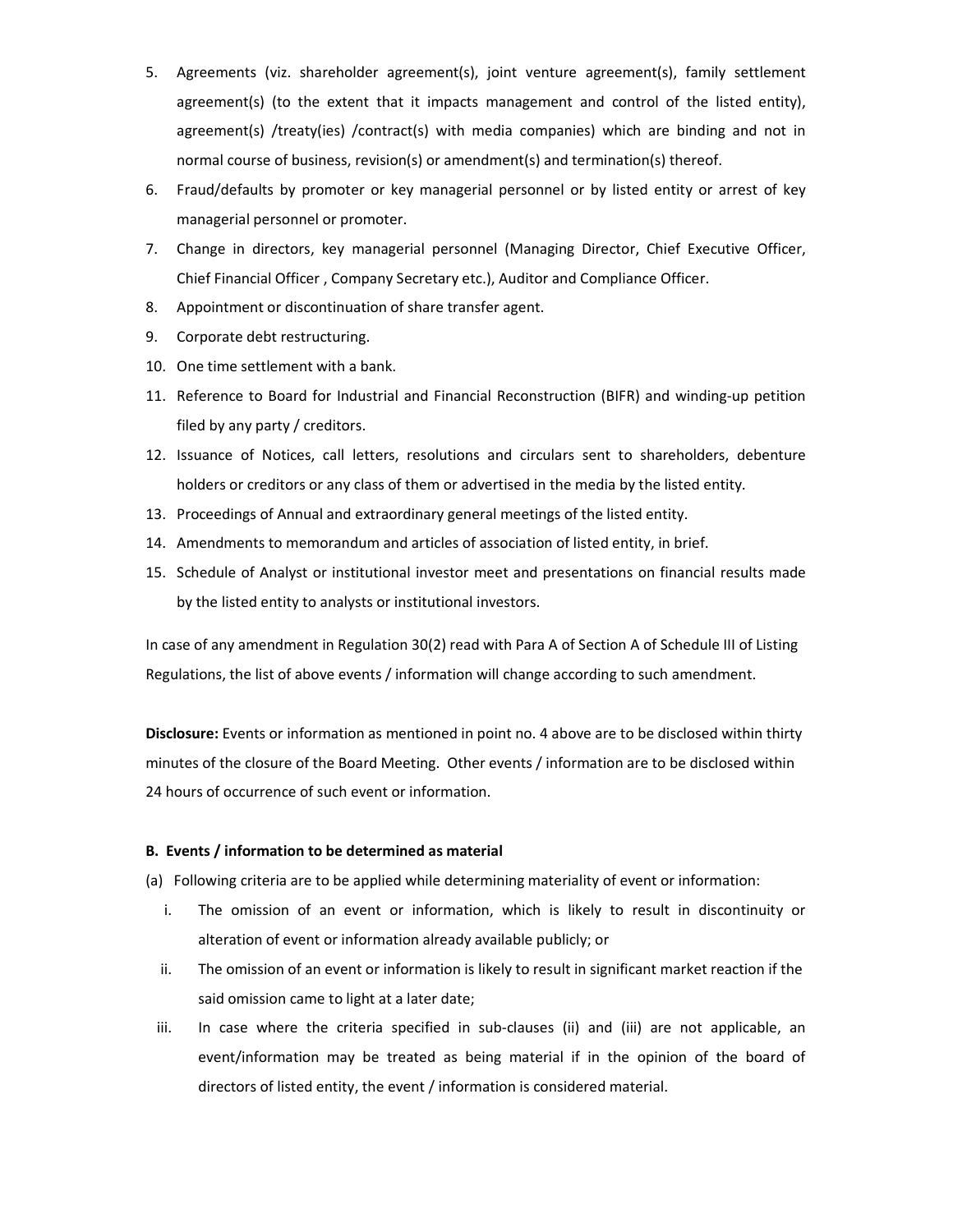- (b) Following events / information, as prescribed under Regulation 30(2) read with Para B of Section A of Schedule III of Listing Regulations, shall be disclosed upon application of the above criteria for materiality:
- 1. Commencement or any postponement in the date of commencement of commercial production or commercial operations of any unit/division.
- 2. Change in the general character or nature of business brought about by arrangements for strategic, technical, manufacturing, or marketing tie-up, adoption of new lines of business or closure of operations of any unit/division (entirety or piecemeal).
- 3. Capacity addition or product launch.
- 4. Awarding, bagging/ receiving, amendment or termination of awarded/bagged orders/contracts not in the normal course of business.
- 5. Agreements (viz. loan agreement(s) (as a borrower) or any other agreement(s) which are binding and not in normal course of business) and revision(s) or amendment(s) or termination(s) thereof.
- 6. Disruption of operations of any one or more units or division of the listed entity due to natural calamity (earthquake, flood, fire etc.), force majeure or events such as strikes, lockouts etc.
- 7. Effect(s) arising out of change in the regulatory framework applicable to the listed entity
- 8. Litigation(s) / dispute(s) / regulatory action(s) with impact.
- 9. Fraud/defaults etc. by directors (other than key managerial personnel) or employees of listed entity.
- 10. Options to purchase securities including any ESOP/ESPS Scheme.
- 11. Giving of guarantees or indemnity or becoming a surety for any third party.
- 12. Granting, withdrawal, surrender, cancellation or suspension of key licenses or regulatory approvals.

# **Materiality Criteria:**

For points 1 to 8, 11 and 12: In case it exceeds 10 % of the income, profit before tax or net worth, as may be applicable.

For point no. 9: For Frauds/ defaults, etc. by directors (other than key managerial personnel) or employee of the Company involving financial impact of Rs. 1 crore or more.

For Point no. 10: For trading in securities amounting to 2% of post issue equity share capital.

The above thresholds shall be determined on the basis of the last annual audited consolidated financial statements of the Company.